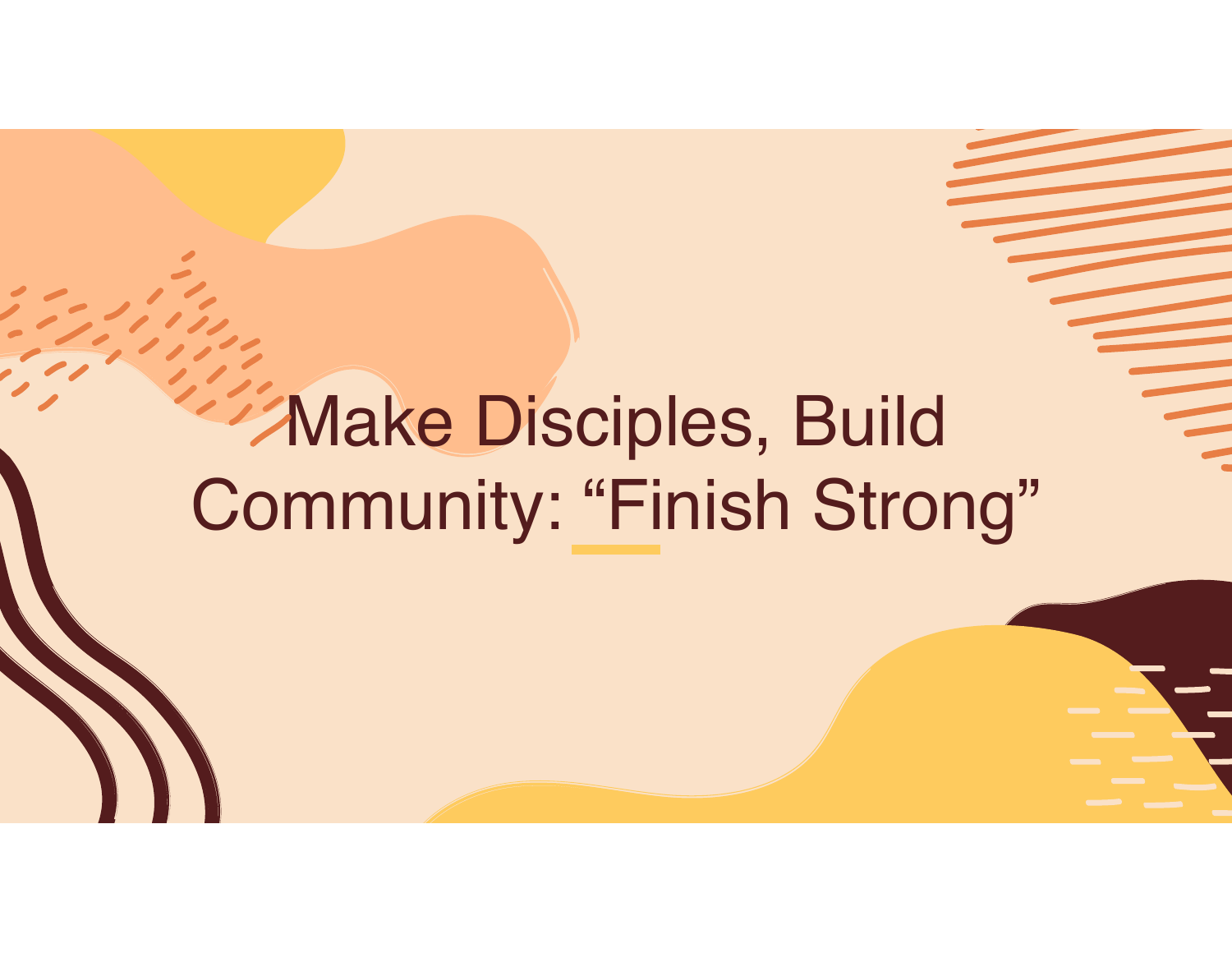- Nehemiah 6:1–9 (NIV): 6:1 When word came to Sanballat, Tobiah, Geshem the Arab and the rest of our enemies that I had rebuilt the wall and not a gap was left in it—though up to that time I had not set the doors in the gates—
- 2 Sanballat and Geshem sent me this message: "Come, let us meet together in one of the villages on the plain of Ono."
- But they were scheming to harm me;
- 3 so I sent messengers to them with this reply: "I am carrying on a great project and cannot go down. Why should the work stop while I leave it and go down to you?"
- 4 Four times they sent me the same message, and each time I gave them the same answer.
- Then, the fifth time, Sanballat sent his aide to me with the same message, and in his hand was an unsealed letter
- 6 in which was written:
- "It is reported among the nations—and Geshem says it is true—that you and the Jews are plotting to revolt, and therefore you are building the wall. Moreover, according to these reports you are about to become their king
- 7 and have even appointed prophets to make this proclamation about you in Jerusalem: 'There is a king in Judah!' Now this report will get back to the king; so come, let us meet together."
- 8 I sent him this reply: "Nothing like what you are saying is happening; you are just making it up out of your head."
- 9 They were all trying to frighten us, thinking, "Their hands will get too weak for the work, and it will not be completed."
- But I prayed, "Now strengthen my hands."

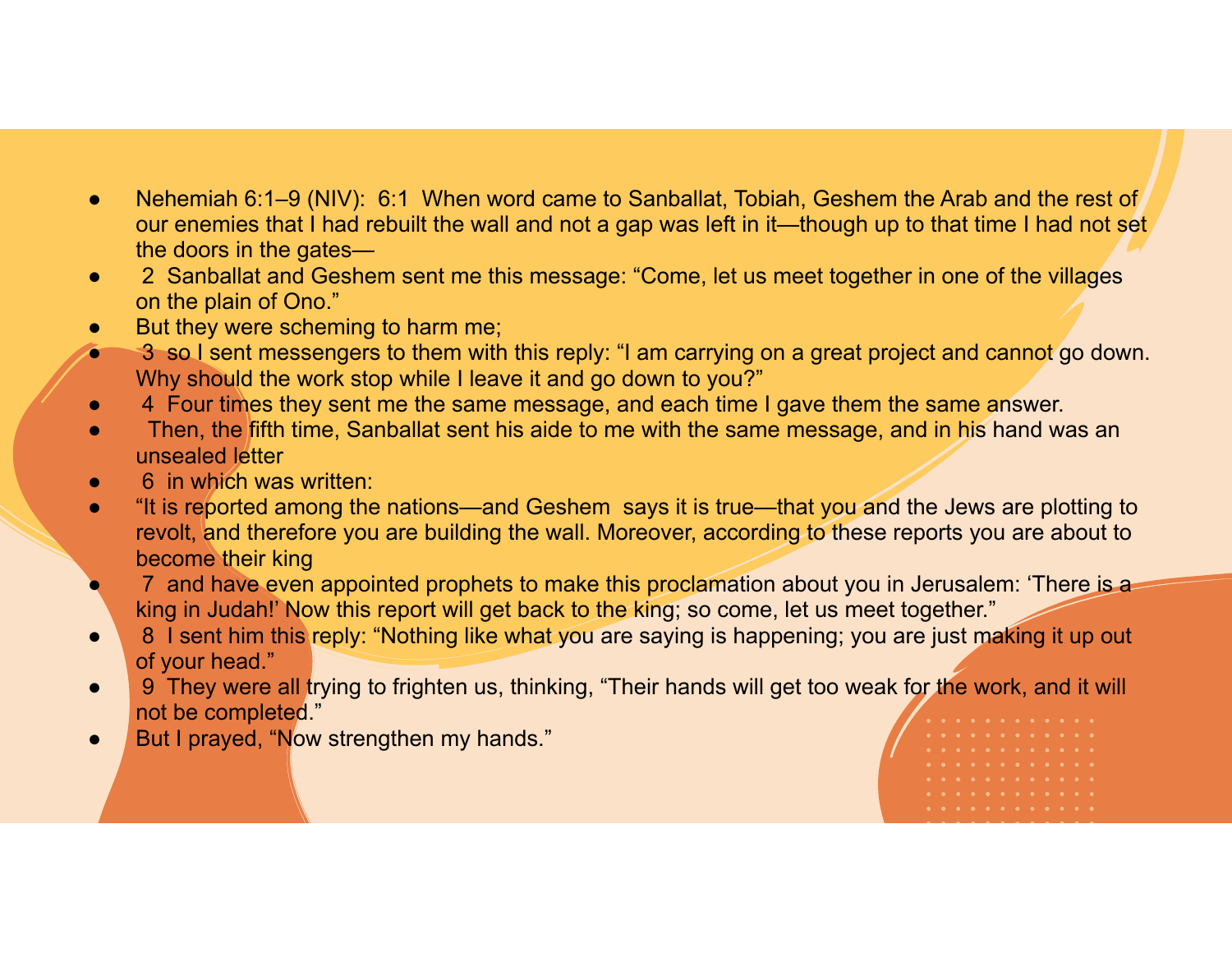# How To (*build the wall)*  Make Disciples?

 $\sim$  . . . . .



MAKE A LIST OF CONTACTS, FAMILY AND FRIENDS, PRAY FOR GUIDANCE

**Get Support:**  02

AS YOU MINGLE AND SEARCH FOR SOULS, PRAY FOR RIGHT PARTNER TO WORK WITH AND JOIN SMALL GROUP

03

**Connect with Pastor/ Leaders/PM Department**

Sound teaching, Sound understanding of Doctrine, copy of Virtual Fund Beliefs 04

**Social Media**

School Yourself to use Social Media to Make Disciples:

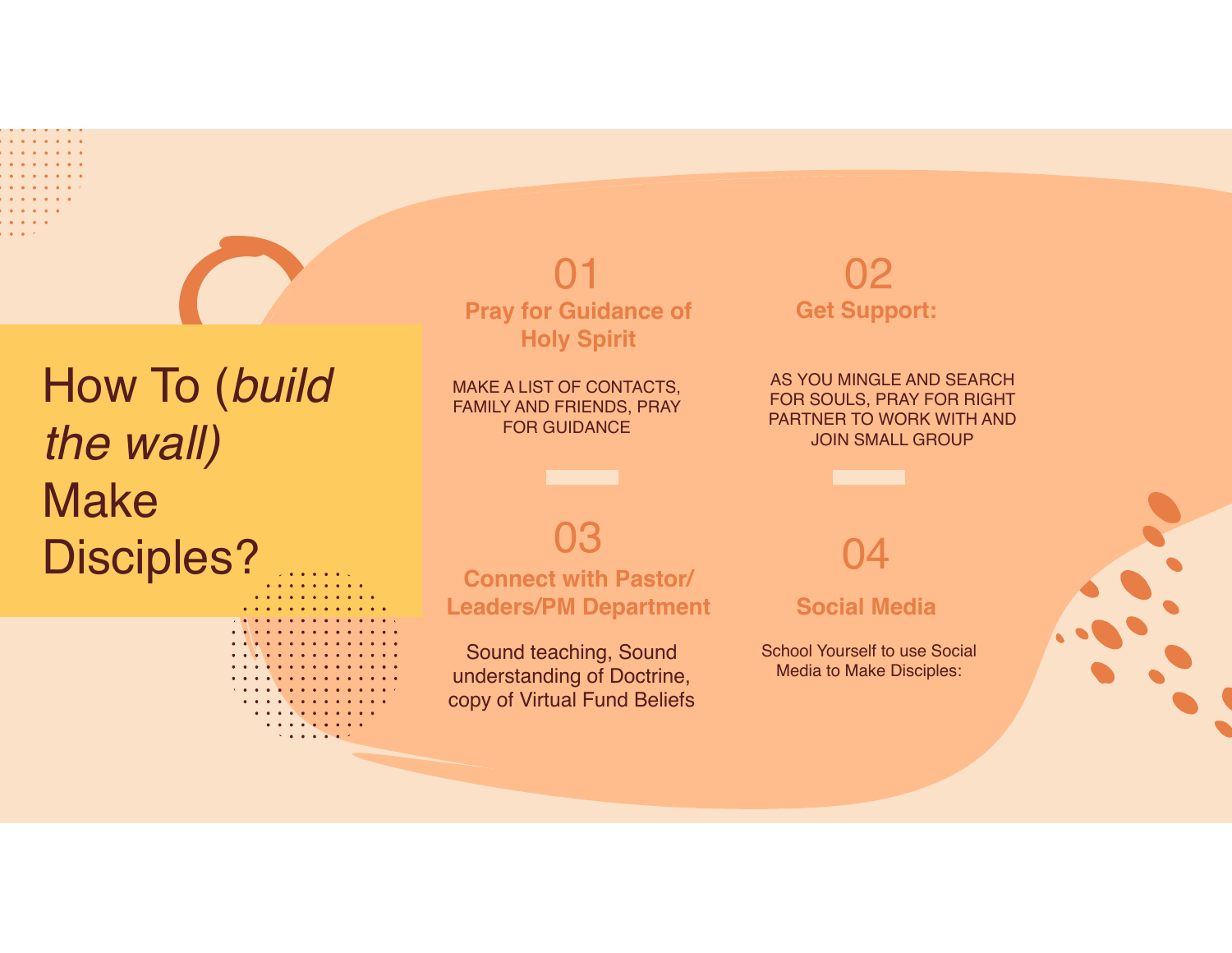## Does the Bible Speak of Making Small Groups?

 $\mathbf{a}$  and  $\mathbf{a}$  $\mathbf{0}^{\prime}=\mathbf{0}^{\prime}$ 

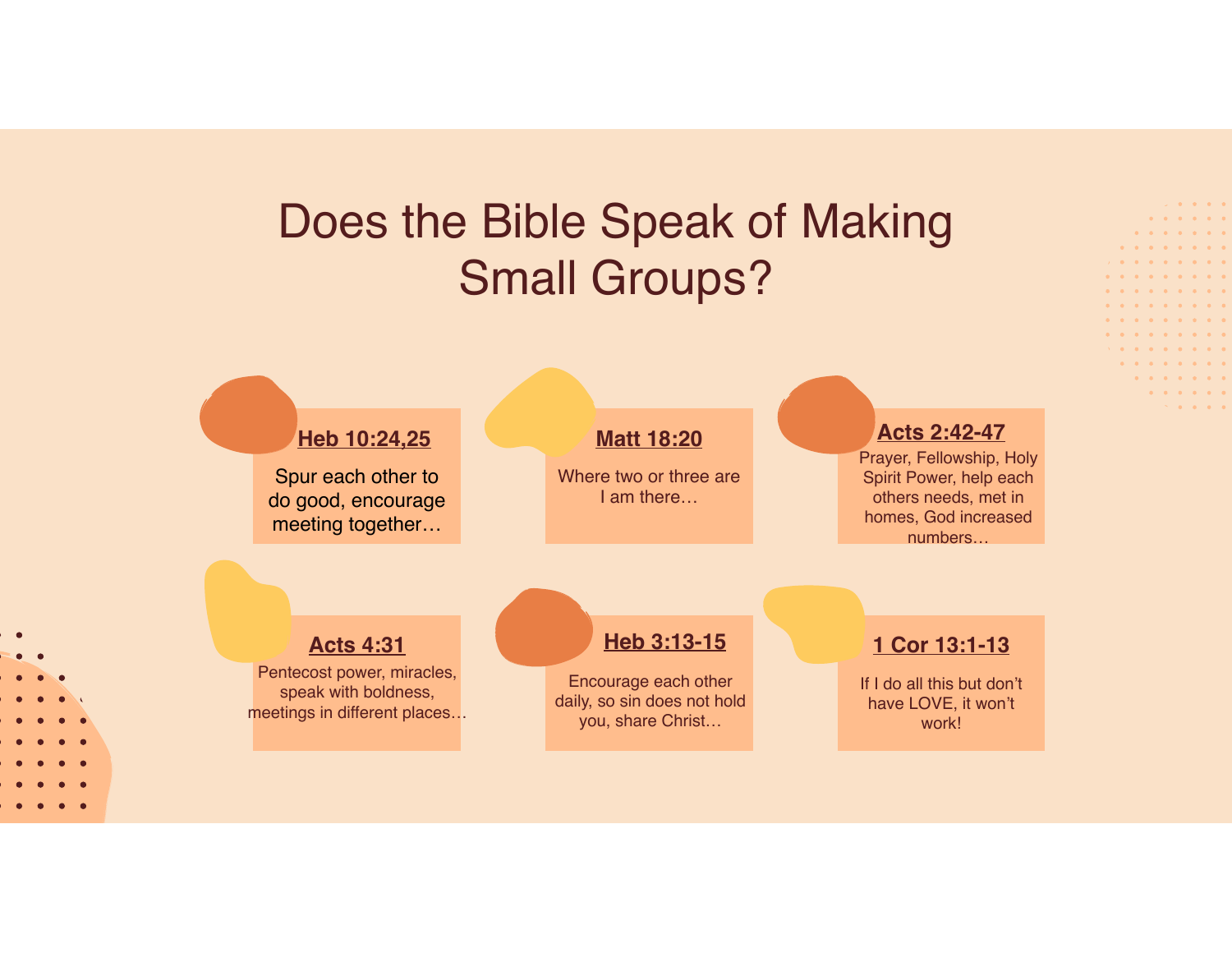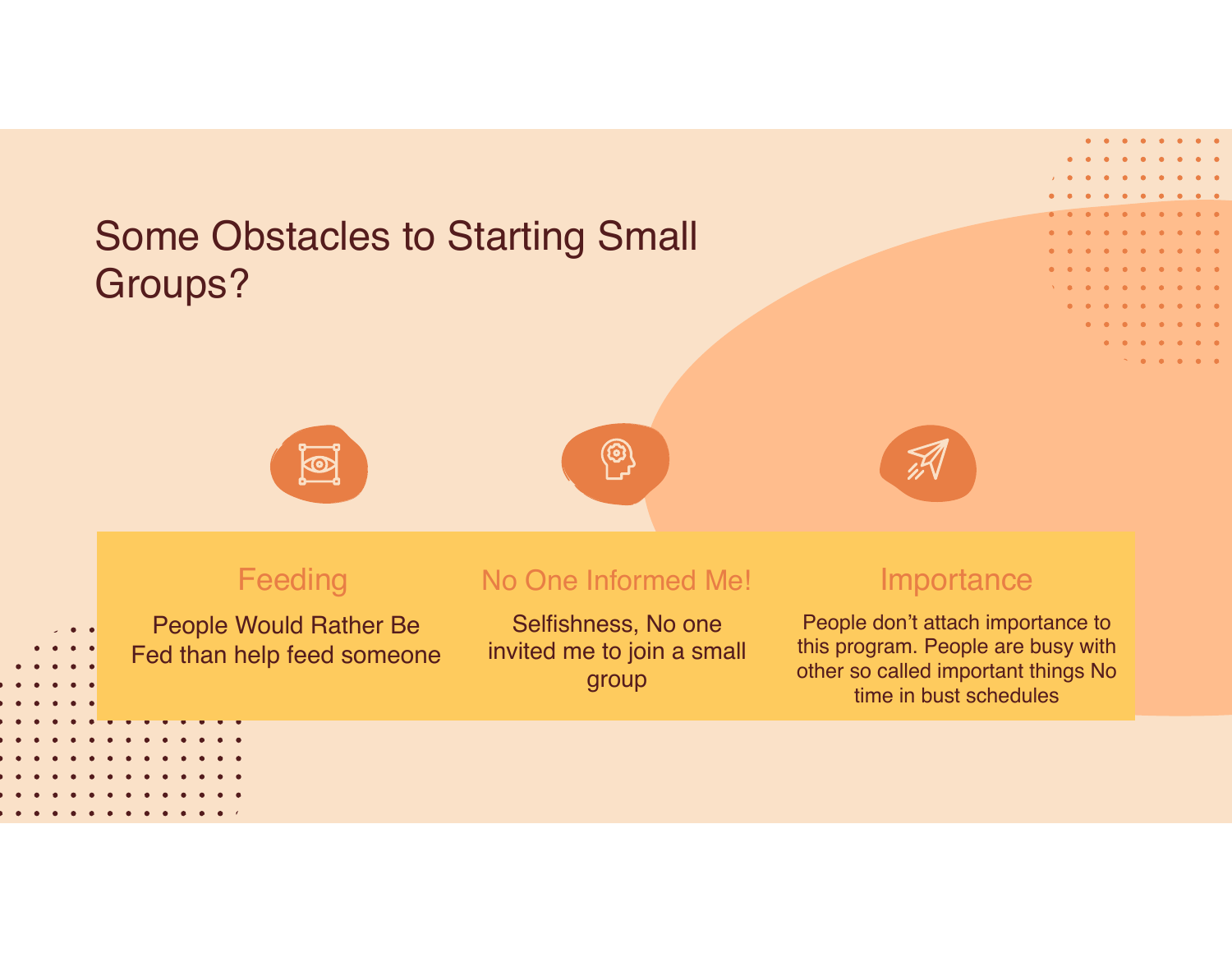Promote Spiritual Growth, Relationship, Fellowship,

Nurture, Growth, Friendship, Social, Safe Place, Confidence, Stay in Touch

### What Will Be the Emphasis of Your Small Group?

Outreach, Spend Time Together, '168 is a lot,' Rescue Group

One of the best blessings of a focused Small Group is this often brings amongst other thing, Transparency and Accountability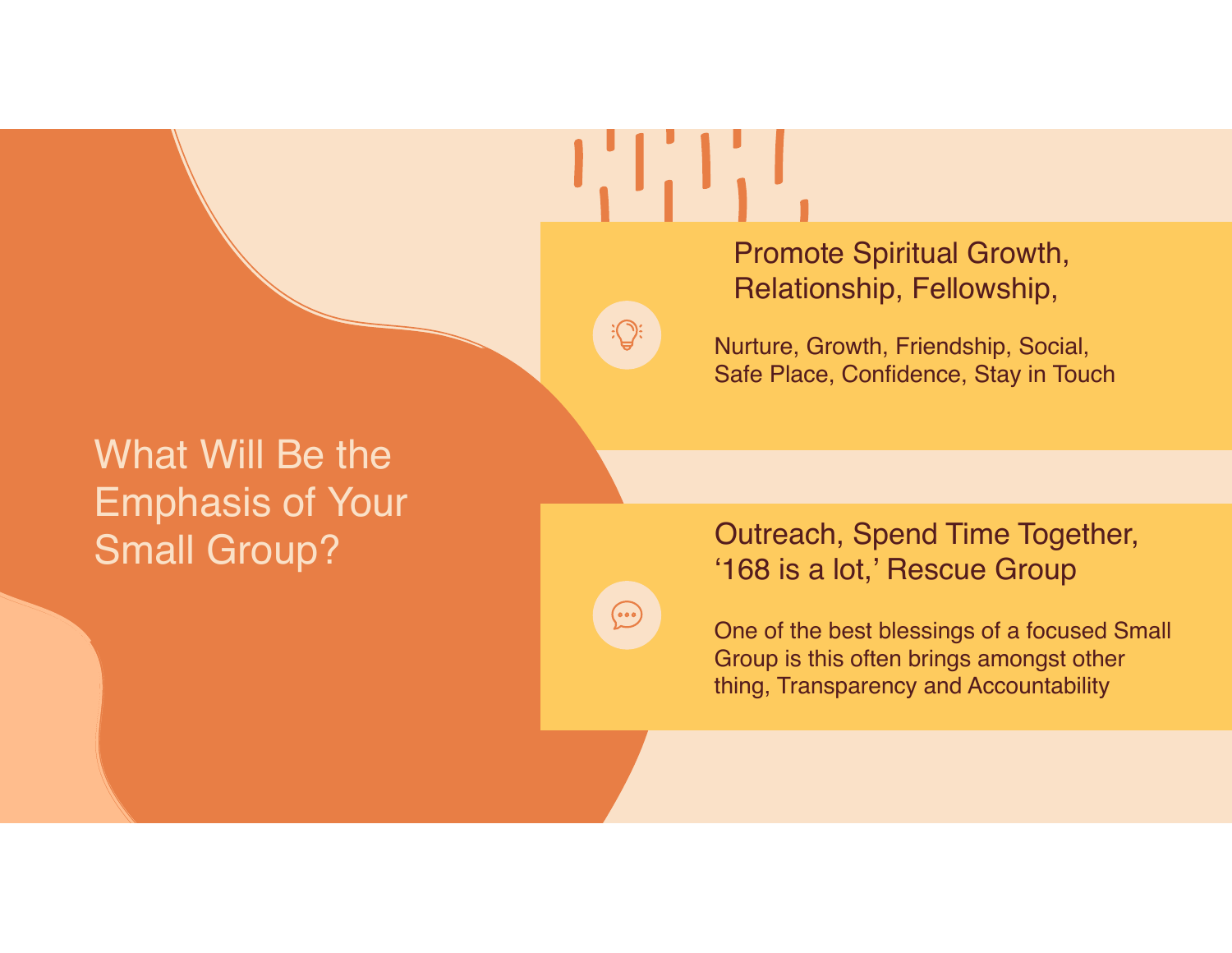